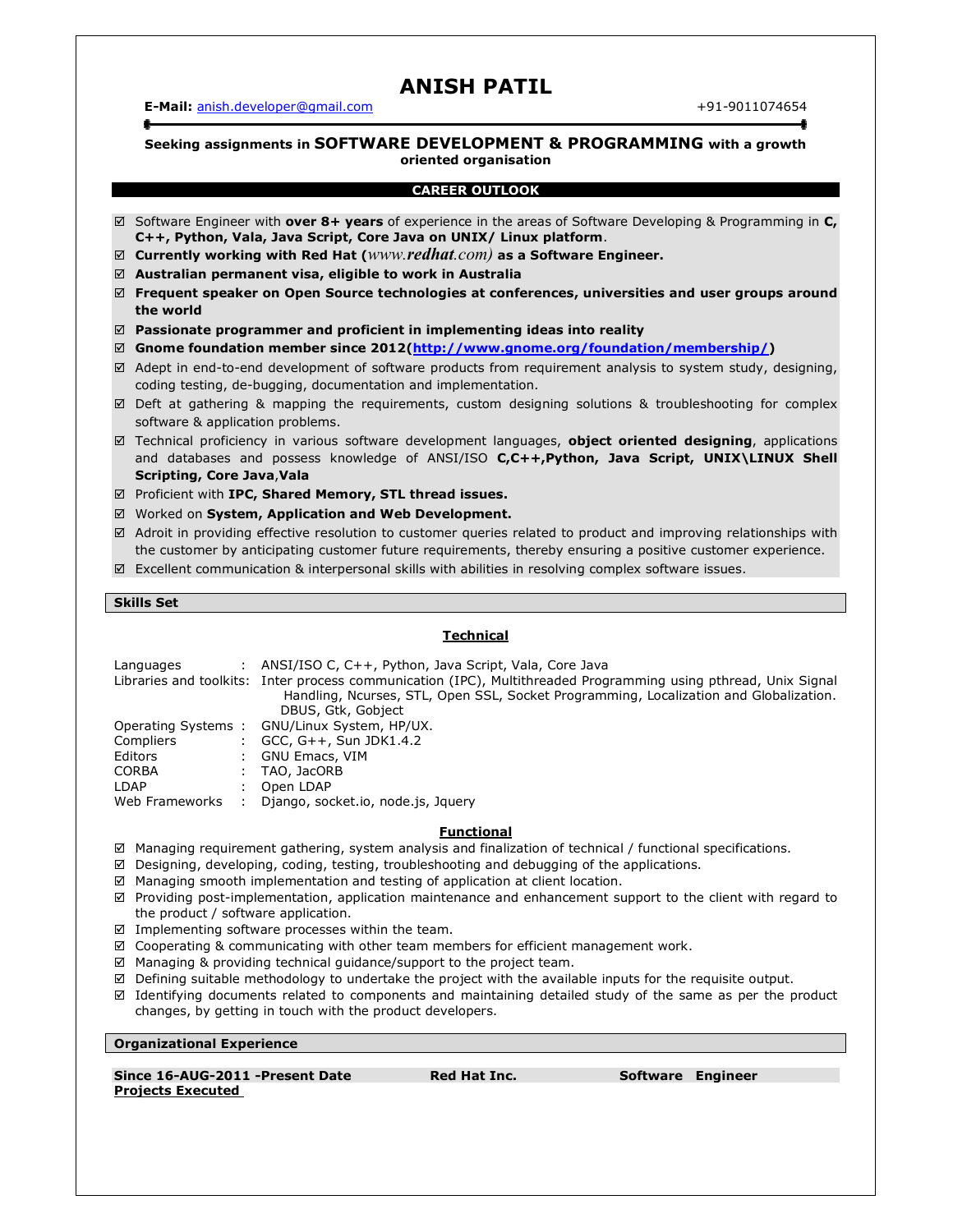Title : Red Hat Enterprise Linux 7

**Organization :** Red Hat

- **Languages :** C, C++, POSIX, Python
- **Environment :** Linux
- **Description :** Red Hat Enterprise Linux 7 is rpm based operating system based on Linux kernel.

#### **Roles and Responsibilities:**

- I work on input stack of operating system.
- I am responsible for design, modify, and develop RHEL-7 features using programming languages such as C, C++, Vala, Python and Java script.
- Participate in unit testing and regression testing.
- I am the part of distributed team, I work closely with but independently with across team members from countries such as China, Japan and Germany
- Maintain packages of RHEL-7

### **Open Source Projects that I own or Contributed:**

**Title :** Ibus typing booster

**Languages :** Python, C, D-Bus

**Environment :** Linux

**Description** : I am one of the co-author behind ibus-typing-booster project which is a fedora 18 feature now.

Typing booster is auto completion/predictive text project which supports more than 30 languages.

https://fedorahosted.org/ibus-typing-booster/

Ibus typing booster is a open source project and it's source can be found on

https://git.fedorahosted.org/cgit/ibus-typing-booster.git/

### **Roles and Responsibilities:**

- Initial design and programming, maintainer of this project
- **Title :** Hunspell
- **Languages :** C++
- **Environment :** Linux

**Description** : Hunspell is the spellchecker library which is been used across all the Linux, Mozilla and chromium and its source can be found on https://gitorious.org/hunspell

#### **Roles and Responsibilities:**

- Implementing features for spellchecking
- **Title :** zanata-python-client
- **Languages :** Python

**Environment :** Linux

**Description :** Zanata Python client is a client that communicates with a Zanata server [http://zanata.org/] to push text for translation (from publican documents or gettext-based software), and pull translated text back for inclusion in software or documentation builds.

Its source code can be found on https://github.com/zanata/zanata-python-client

#### **Roles and Responsibilities:**

- Current maintainer of this project
- **Title :** libyokan
- **Languages :** vala, gobject

**Environment :** Linux

**Description** : ibyokan is library for text prediction. It's a open source project and its code can be found on https://gitorious.org/libyokan

Libyoan uses machine learning techniques for text prediction, it can be integrated with any input method framework such as ibus and fctix .It uses gobject introspection so client can be written in any programming language that supports gobject introspection.

#### **Roles and Responsibilities:**

• Author and current maintainer of this project

Other Open Source projects

- $\boxtimes$  Author of https://git.fedorahosted.org/git/gnome-transliteration.git project
- Participated in JanBharati Project for translation of Mozilla Firefox into Marathi language at http://wiki.mozilla.org/L10n:Teams:mr
- $\Box$  Contributor to GNU's pdf library. http://www.gnupdf.org/People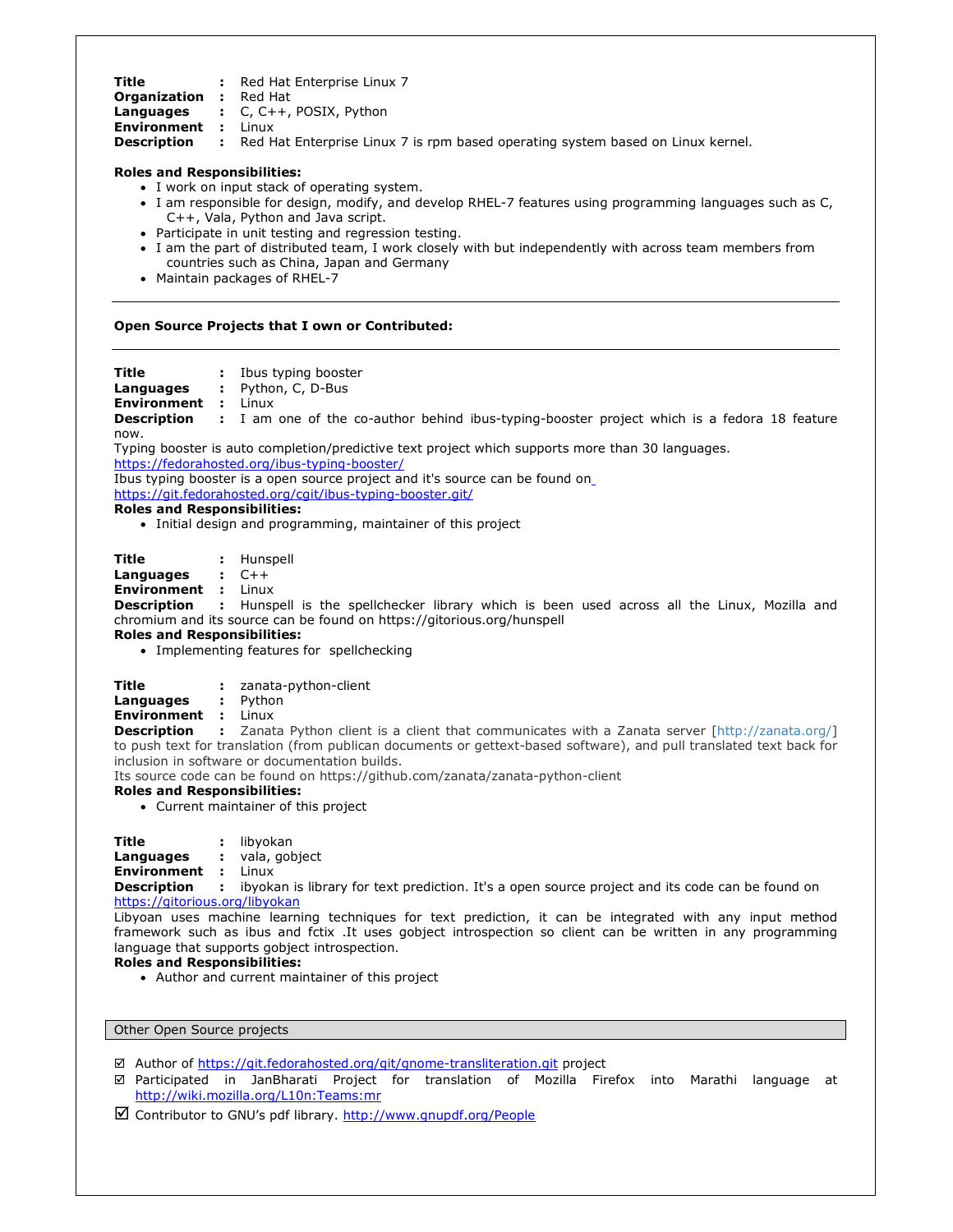#### **Web Projects:-**

| Title                           | http://webwordedit-wwe.rhcloud.com<br>https://gitorious.org/webwordedit                                 |
|---------------------------------|---------------------------------------------------------------------------------------------------------|
| Languages<br><b>Description</b> | : Python, JQuery, Diango<br>Word Verification system which is used to generate the wordlists from words |

#### **Roles and Responsibilities:**

• Design, implementation

| Title              | http://statusapp-wwe.rhcloud.com/                        |
|--------------------|----------------------------------------------------------|
|                    | https://bitbucket.org/anish_patil/statusapp              |
| Languages          | : Bootstrap.js, Java Script, node.js, mongodb, socket.jo |
| <b>Description</b> | : Real time tracking of status reports of team.          |

#### **Roles and Responsibilities:**

• Design, implementation

### Since 18-Oct2010-1-AUG-2011 Nihilent Tech (http://www.nihilent.com/) Solution Designer

#### **Projects Executed**

# **Title :** FEDS settlement Server

- **Organization :** First National Bank of South Africa<br>**Languages :** C++, Shared memory. IPC (messa
- **Languages :** C++, Shared memory, IPC (message queue), STL, POSIX Threads, Java
- **Environment :** Linux

**Description** : Front End Dealing System deals with foreign exchange dealings. Payments system is one module within FEDS. Settlement sever settles payments from the clients.

#### **Roles and Responsibilities:**

- Wrote settlement server in C++ using Shared memory, STL and used various design patterns so that design becomes elegant and easy to maintain
- Client was written in Java
- $\boxtimes$  Being a senior developer, I was responsible for code reviews and maintaining coding standards of other developers
- Worked with client to his location (South Africa) for user acceptance testing and I had taken his sign off after user testing.
- $\boxtimes$  Implemented several process within the team such as build and packaging
- $\boxtimes$  Redesigned database schema so that it handles concurrent requests

| Since Mar'06-Sept 2010   | <b>Avaya India Pvt. Ltd (<math>\frac{http://www.avaya.com/in/}{http://www.avaya.com/in/}{</math></b> | <b>Software</b> |
|--------------------------|------------------------------------------------------------------------------------------------------|-----------------|
| <b>Engineer</b>          |                                                                                                      |                 |
| <b>Projects Executed</b> |                                                                                                      |                 |

**Title :** Licensing Module. **Organization :** Avaya India Pvt. Ltd.

- **Languages :** C++, Shared memory, IPC (message queue), STL, POSIX Threads.
- **Environment :** Linux

**Middleware :** CORBA (TAO)

**Description :** The Avaya Predictive Dialling System allows agents to reach more customers, more quickly and more profitably through the use of Automated Technology and Applications for Outbound Dialling Solutions.

Avaya has its own floating licensing manager called as FlexLM.

# **Responsibilities:-**

- To communicate with FlexLM I have written a process called enforcer.
- Enforcer is a c++ process and it's implemented using State Machine using State Pattern & Exception Hierarchy.
- It's a multi-threaded process and communicates with other processes using IPC mechanism

| Title                                                               |  | : Real Time Monitoring (Server): |  |  |  |
|---------------------------------------------------------------------|--|----------------------------------|--|--|--|
| Languages                                                           |  | : C++, POSIX threads, STL        |  |  |  |
| Environment :                                                       |  | l inux                           |  |  |  |
| Middleware                                                          |  | : CORBA (TAO), JacORB            |  |  |  |
| <b>Description:</b>                                                 |  |                                  |  |  |  |
| Real time reporting allows to monitor real time data to the clients |  |                                  |  |  |  |
| It's a service which provides the API to its clients.               |  |                                  |  |  |  |